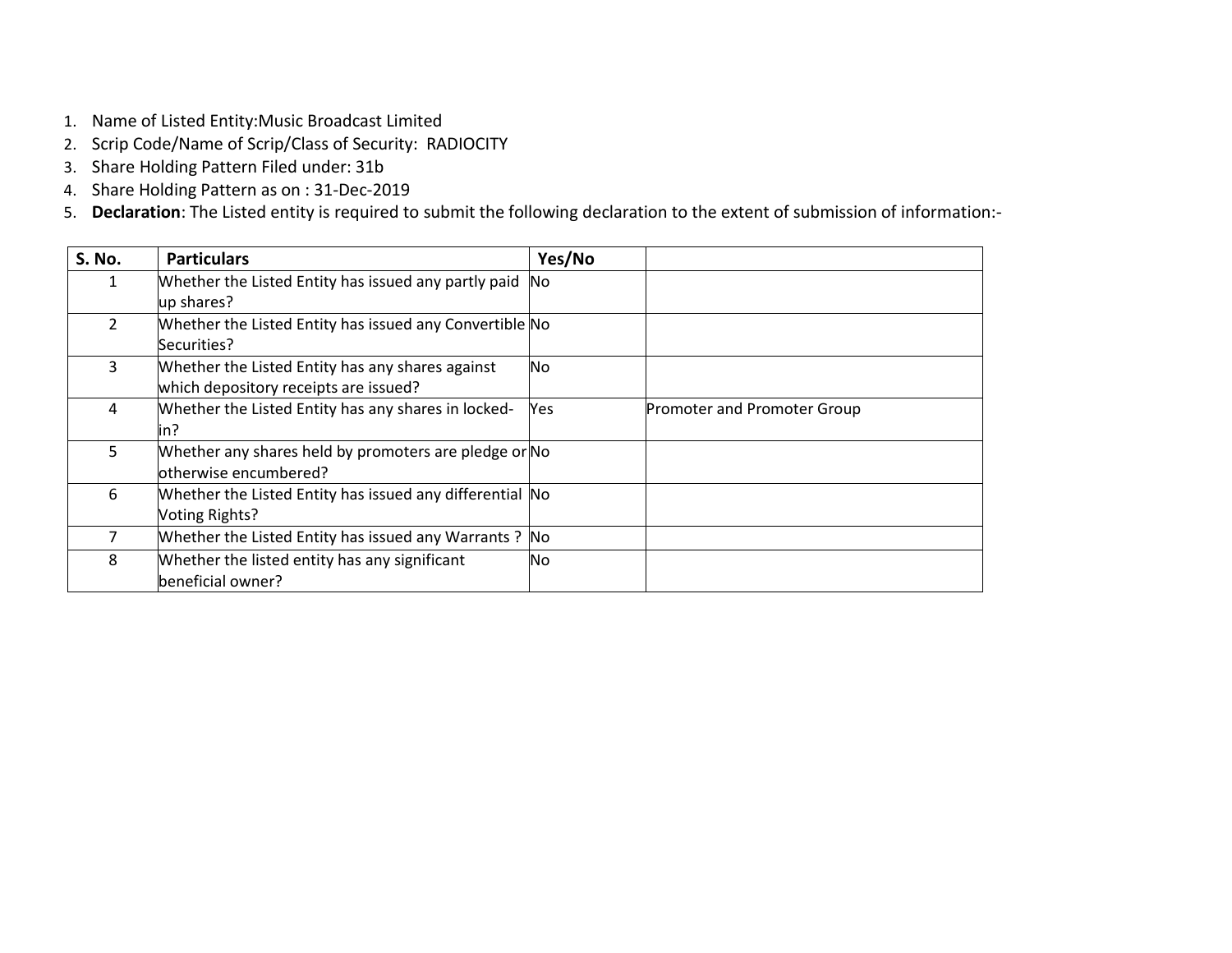| Catego<br>ry<br>(1) | Category of<br>shareholder<br>(II)       | Nos. of<br>shareh<br>olders<br>(III) | No. of fully<br>paid up<br>equity<br>shares<br>held<br>(IV) | No. of<br>Partly<br>paid-up<br>equity<br>shares<br>held<br>(V) | No. of<br>shares<br>underlying<br>Depository<br><b>Receipts</b><br>(VI) | <b>Total</b><br>nos.<br>shares<br>held<br>$(VII) =$<br>$(IV)+(V)+$<br>(VI) | <b>Shareholding</b><br>as a % of total<br>no. of shares<br>(calculated as<br>per SCRR,<br>1957<br>(VIII) |                                      | <b>Number of Voting Rights</b><br>held in each class of   | securities<br>(X)   |                                                 | No. of<br><b>Shares</b><br><b>Underlying</b><br>Outstanding<br>convertible<br>securities<br>(including | Shareholding,<br>as a % assuming<br>full conversion<br>of convertible<br>securities (as a<br>percentage of<br>diluted share | <b>Number of</b><br><b>Locked in</b><br>shares<br>(XII) |                                                    |            | <b>Number of</b><br><b>Shares</b><br>pledged or<br>otherwise<br>encumbered<br>(XIII) | <b>Number of</b><br>equity<br>shares held<br>in<br>dematerializ<br>ed form |
|---------------------|------------------------------------------|--------------------------------------|-------------------------------------------------------------|----------------------------------------------------------------|-------------------------------------------------------------------------|----------------------------------------------------------------------------|----------------------------------------------------------------------------------------------------------|--------------------------------------|-----------------------------------------------------------|---------------------|-------------------------------------------------|--------------------------------------------------------------------------------------------------------|-----------------------------------------------------------------------------------------------------------------------------|---------------------------------------------------------|----------------------------------------------------|------------|--------------------------------------------------------------------------------------|----------------------------------------------------------------------------|
|                     |                                          |                                      |                                                             |                                                                |                                                                         |                                                                            | As a % of<br>$(A+B+C2)$                                                                                  | Clas<br>s<br>eg:<br>$\boldsymbol{x}$ | <b>No of Votina</b><br><b>Rights</b><br>Clas<br>s<br>eg:y | <b>Tot</b><br>al    | <b>Total</b><br>as a<br>$%$ of<br>$(A+B+$<br>C) | <b>Warrants</b> )<br>$\overline{(\mathsf{X})}$                                                         | capital)<br>$(XI) = (VII) + (X)$<br>As a % of<br>$(A+B+C2)$                                                                 | No.<br>(a)                                              | As a<br>% of<br>total<br>Shar<br>es<br>held<br>(b) | No.<br>(a) | As a<br>% of<br>total<br><b>Share</b><br>s held<br>(b)                               | (XIV)                                                                      |
|                     | Promoter &<br><b>Promoter Group</b>      |                                      | 204471044                                                   |                                                                |                                                                         | 204471044 73.94                                                            |                                                                                                          | 2044710<br>044                       |                                                           | 20447 73.94<br>1044 |                                                 |                                                                                                        | 73.94                                                                                                                       | 5705478027.9                                            |                                                    |            |                                                                                      | 204471044                                                                  |
| B                   | Public                                   | 22351                                | 72077456                                                    |                                                                |                                                                         | 72077456                                                                   | 26.06                                                                                                    | 7207740<br>56                        |                                                           | 72077 26.06<br>456  |                                                 |                                                                                                        | 26.06                                                                                                                       |                                                         |                                                    |            |                                                                                      | 72077456                                                                   |
|                     | Non Promoter-<br>Non Public              |                                      |                                                             |                                                                |                                                                         |                                                                            |                                                                                                          |                                      |                                                           |                     |                                                 |                                                                                                        |                                                                                                                             |                                                         |                                                    |            |                                                                                      |                                                                            |
| C1                  | Shares underlying 0<br><b>DRs</b>        |                                      |                                                             |                                                                |                                                                         |                                                                            |                                                                                                          |                                      |                                                           |                     |                                                 |                                                                                                        |                                                                                                                             |                                                         |                                                    |            |                                                                                      |                                                                            |
| C <sub>2</sub>      | Shares held by<br><b>Employee Trusts</b> |                                      |                                                             |                                                                |                                                                         |                                                                            |                                                                                                          |                                      |                                                           |                     |                                                 |                                                                                                        |                                                                                                                             |                                                         |                                                    |            |                                                                                      |                                                                            |
|                     | Total                                    | 22353                                | 276548500                                                   |                                                                |                                                                         | 276548500 100                                                              |                                                                                                          | 2765480<br>500                       |                                                           | 27654 100<br>8500   |                                                 |                                                                                                        | 100                                                                                                                         | 5705478020.63                                           |                                                    |            |                                                                                      | 276548500                                                                  |

## Table I - Summary Statement holding of specified securities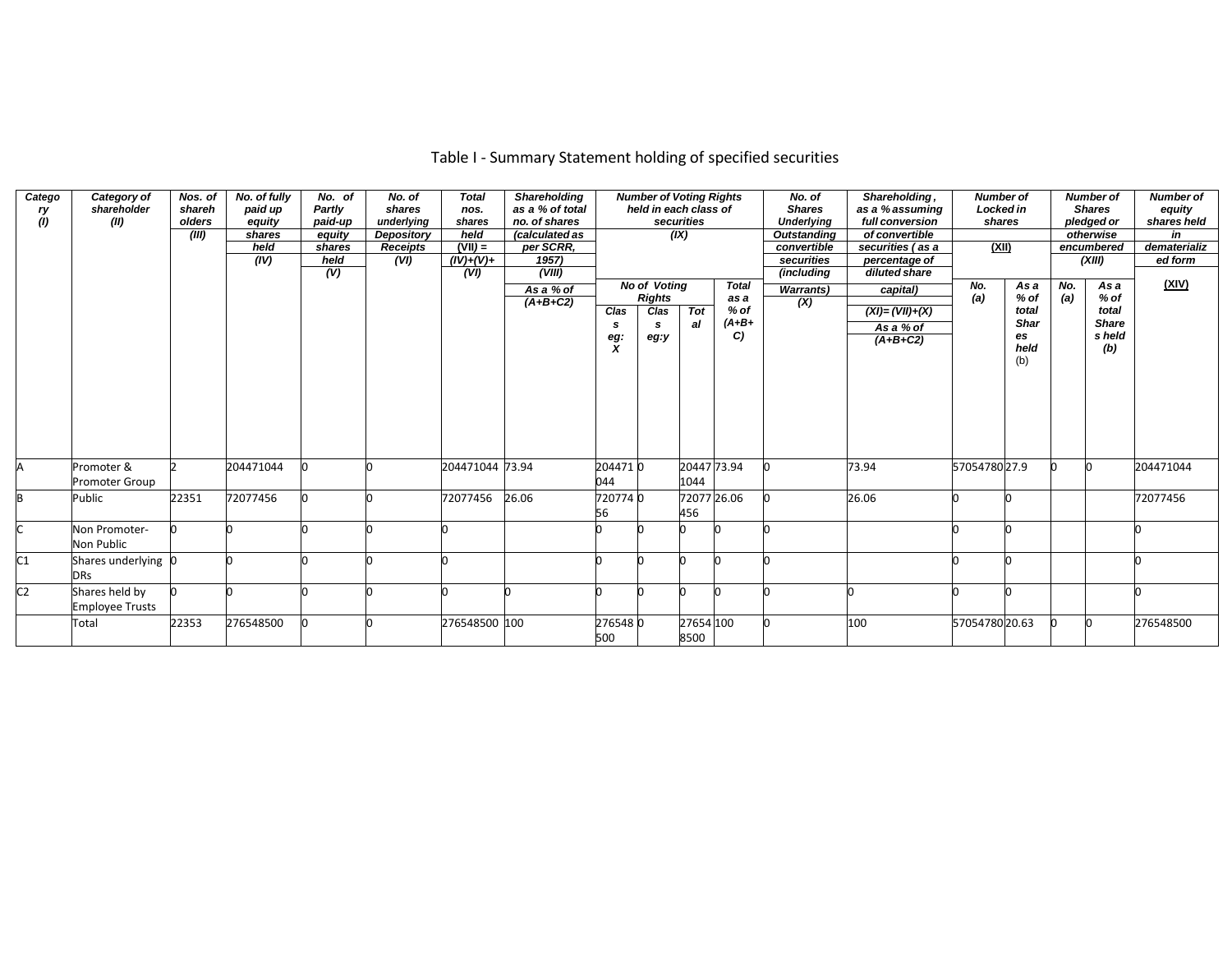| Category &                 | PAN      | No. of No. |                 | <b>Partly</b> | <b>Nos. of</b>    | Total                 | Shareho       |                  |                            |             | <b>Number of Voting Rights</b> | No. of                    | <b>Sharehold</b>         |              | <b>Number</b> |          | <b>Number</b>        | <b>Number</b>           |
|----------------------------|----------|------------|-----------------|---------------|-------------------|-----------------------|---------------|------------------|----------------------------|-------------|--------------------------------|---------------------------|--------------------------|--------------|---------------|----------|----------------------|-------------------------|
| of the                     | (III)    | shareh     | fully           | paid-up       | shares            | nos.                  | ding %        |                  | each class of securities   |             |                                | <b>Shares</b>             | $g$ , as a $%$           |              | Locked in     |          | <b>Shares</b>        | equity                  |
| <b>Shareholders</b>        |          | older      | paid            | equity        | underlying        | shares                | calculate     |                  |                            | (IX)        |                                | <b>Underlying</b>         | assuming                 |              | shares        |          | pledged or           | shares held             |
| (1)                        |          | (III)      | иp              | shares        | <b>Depository</b> | held                  | d as per      |                  |                            |             |                                | <b>Outstanding</b>        | full                     |              | (XII)         |          | otherwise            | in                      |
|                            |          |            | equity<br>share | held<br>(V)   | Receipts<br>(VI)  | $(VII =$<br>$IV+V+VI$ | SCRR.<br>1957 |                  |                            |             |                                | convertible<br>securities | conversion<br>оf         |              |               |          | encumbered<br>(XIII) | dematerializ<br>ed form |
|                            |          |            | s held          |               |                   |                       |               |                  | <b>No of Voting Rights</b> |             | <b>Total as</b>                | (including                | convertible              | No.          | As a          | No.      | As a                 | (XIV)                   |
|                            |          |            | (IV)            |               |                   |                       | As a % of     |                  |                            |             | a % of                         | Warrants)                 | securities               | (a)          | % of          | (a)      | $%$ of               |                         |
|                            |          |            |                 |               |                   |                       | $(A+B+C2)$    |                  |                            |             | <b>Total</b>                   | (X)                       | as a                     |              | total         |          | total                |                         |
|                            |          |            |                 |               |                   |                       | (VIII)        | Class            | Class                      | Tot         | <b>Voting</b>                  |                           | percentage<br>of diluted |              | Shar          |          | share                |                         |
|                            |          |            |                 |               |                   |                       |               | $\boldsymbol{x}$ | Y                          | al          | rights                         |                           |                          |              | es            |          | s held               |                         |
|                            |          |            |                 |               |                   |                       |               |                  |                            |             |                                |                           | share                    |              | held          |          | (b)                  |                         |
|                            |          |            |                 |               |                   |                       |               |                  |                            |             |                                |                           | capital)<br>$(XI) =$     |              | (b)           |          |                      |                         |
|                            |          |            |                 |               |                   |                       |               |                  |                            |             |                                |                           | $(VII)+(X)$ as a         |              |               |          |                      |                         |
|                            |          |            |                 |               |                   |                       |               |                  |                            |             |                                |                           | $%$ of                   |              |               |          |                      |                         |
|                            |          |            |                 |               |                   |                       |               |                  |                            |             |                                |                           | $A+B+C2$                 |              |               |          |                      |                         |
|                            |          |            |                 |               |                   |                       |               |                  |                            |             |                                |                           |                          |              |               |          |                      |                         |
| Indian                     |          |            |                 |               |                   |                       |               |                  |                            |             |                                |                           |                          |              | n             |          |                      |                         |
| Individuals/Hindu          |          |            | 2332410 0       |               |                   | 2332410               | 0.84          | 2332410 0        |                            | 23324 0.84  |                                |                           | 0.84                     |              | 0             |          |                      | 2332410                 |
| undivided Family           |          |            |                 |               |                   |                       |               |                  |                            | 10          |                                |                           |                          |              |               |          |                      |                         |
| RUCHI GUPTA                | AARPG191 |            | 2332410 0       |               |                   | 2332410               | 0.84          | 2332410 0        |                            | 23324 0.84  |                                |                           | 0.84                     | n            | lo.           | n        |                      | 2332410                 |
|                            | U80      |            |                 |               |                   |                       |               |                  |                            | 10          |                                |                           |                          |              |               |          |                      |                         |
| Central                    |          |            |                 |               |                   |                       |               |                  |                            | h           | n                              |                           |                          | n            | l0.           | n        |                      |                         |
| Government/ State          |          |            |                 |               |                   |                       |               |                  |                            |             |                                |                           |                          |              |               |          |                      |                         |
| Government(s)              |          |            |                 |               |                   |                       |               |                  |                            |             |                                |                           |                          |              |               |          |                      |                         |
| Financial                  |          |            |                 | 'n            |                   |                       |               |                  |                            | O.          | O.                             |                           |                          | n            | O             | 'n       |                      |                         |
| Institutions/Banks         |          |            |                 |               |                   |                       |               |                  |                            |             |                                |                           |                          |              |               |          |                      |                         |
| Any Other (specify)        |          |            | 2021386 0       |               |                   | 202138634 73.09       |               | 20213860         |                            | 20213 73.09 |                                |                           | 73.09                    | 570547 28.23 |               |          |                      | 202138634               |
|                            |          |            | 34              |               |                   |                       |               | 34               |                            | 8634        |                                |                           |                          | 80           |               |          |                      |                         |
| <b>Bodies Corporate</b>    |          |            | 2021386 0       |               |                   | 202138634 73.09       |               | 20213860         |                            | 20213 73.09 |                                |                           | 73.09                    | 570547 28.23 |               | <b>n</b> |                      | 202138634               |
|                            |          |            | 34              |               |                   |                       |               | 34               |                            | 8634        |                                |                           |                          | 80           |               |          |                      |                         |
| JAGRAN PRAKASHAN AAACJ34 1 |          |            | 2021386 0       |               |                   | 202138634 73.09       |               | 20213860         |                            | 20213 73.09 |                                |                           | 73.09                    | 570547 28.23 |               |          |                      | 202138634               |
|                            | 04A      |            |                 |               |                   |                       |               |                  |                            | 8634        |                                |                           |                          |              |               |          |                      |                         |
| <b>LIMITED</b>             |          |            | 34              |               |                   |                       |               | 34               |                            |             |                                |                           |                          | 80           |               |          |                      |                         |
| Sub-Total (A)(1)           |          | l 2        | 2044710 0       |               |                   | 204471044 73.94       |               | 20447100         |                            |             | 20447 73.94                    |                           | 73.94                    | 570547 27.9  |               | lo.      |                      | 204471044               |
|                            |          |            | 44              |               |                   |                       |               | 44               |                            | 1044        |                                |                           |                          | 80           |               |          |                      |                         |
| Foreign                    |          |            |                 |               |                   |                       |               | n                |                            |             |                                |                           |                          |              |               |          |                      |                         |
| Individuals (Non-          |          |            |                 |               |                   |                       |               |                  |                            |             |                                |                           |                          |              |               |          |                      |                         |
| Resident Individuals/      |          |            |                 |               |                   |                       |               |                  |                            |             |                                |                           |                          |              |               |          |                      |                         |
| Foreign Individuals)       |          |            |                 |               |                   |                       |               |                  |                            |             |                                |                           |                          |              |               |          |                      |                         |
| Government                 |          |            |                 | 'n            |                   |                       |               |                  |                            |             |                                |                           |                          |              | n.            | n        |                      |                         |
| Institutions               |          |            |                 |               |                   |                       |               | n                |                            |             |                                |                           |                          |              |               |          |                      |                         |
| Foreign Portfolio          |          |            |                 |               |                   |                       |               |                  |                            |             |                                |                           |                          |              |               |          |                      |                         |
| Investor                   |          |            |                 |               |                   |                       |               |                  |                            |             |                                |                           |                          |              |               |          |                      |                         |
| Any Other (specify)        |          | U          |                 |               |                   |                       |               |                  |                            |             |                                |                           |                          |              |               |          |                      |                         |
| Sub-Total (A)(2)           |          |            |                 |               |                   |                       |               |                  |                            |             |                                |                           |                          |              |               |          |                      |                         |
| Total Shareholding of      |          |            | 2044710 0       |               |                   | 204471044 73.94       |               | 20447100         |                            | 20447 73.94 |                                |                           | 73.94                    | 570547 27.9  |               |          |                      | 204471044               |
| Promoter and               |          |            | 44              |               |                   |                       |               | 44               |                            | 1044        |                                |                           |                          | 80           |               |          |                      |                         |
| Promoter Group (A)=        |          |            |                 |               |                   |                       |               |                  |                            |             |                                |                           |                          |              |               |          |                      |                         |
| $(A)(1)+(A)(2)$            |          |            |                 |               |                   |                       |               |                  |                            |             |                                |                           |                          |              |               |          |                      |                         |

## Table II - Statement showing shareholding pattern of the Promoter and Promoter Group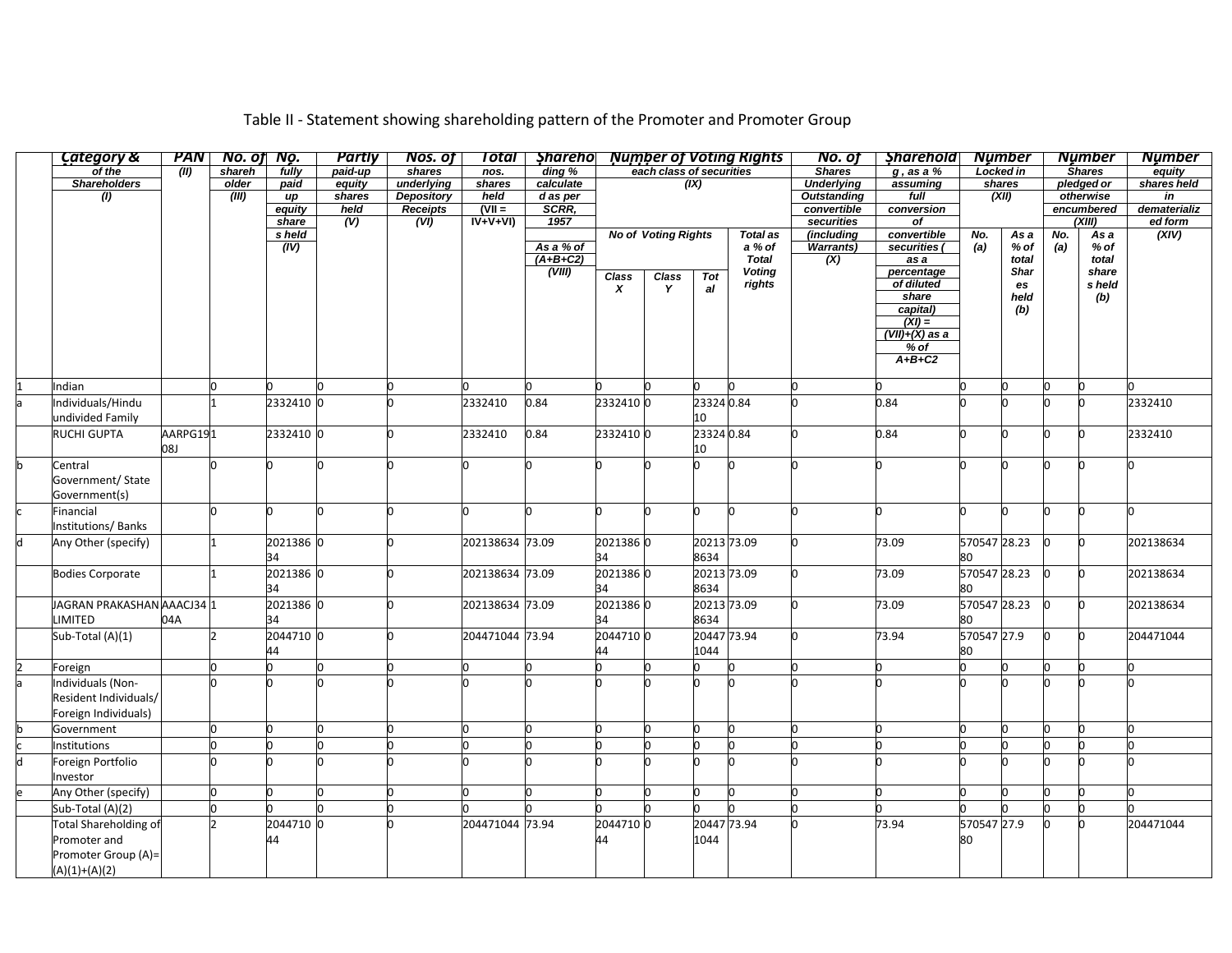## Table III - Statement showing shareholding pattern of the Public shareholder

|   | <b>Category &amp; Name</b><br>of the<br><b>Shareholders</b><br>(1)   | PAN<br>(II)                 | Nos. of<br>shareh<br>older<br>(III) | No. of<br>fully<br>paid<br>иp<br>equity<br>share<br>s held | <b>Partly</b><br>paid-up<br>equity<br>shares<br>held<br>(V) | Nos. of<br>shares<br>underlying<br>Depository<br><b>Receipts</b><br>(VI) | <b>Total</b><br>nos.<br>shares<br>held<br>$VII =$<br>$IV + V + VI$ | <b>Sharehol</b><br>ding %<br>calculate<br>d as per<br>SCRR.<br>1957<br>As a % of |                                  | each class of securities                        | (IX)              | <b>Number of Voting Rights held in</b>                               | No. of<br><b>Shares</b><br><b>Underlying</b><br><b>Outstanding</b><br>convertible<br>securities<br>(including | <b>Total</b><br>shareholdin<br>$g$ , as a $%$<br>assuming<br>full<br>conversion<br>of       |            | Number of<br>Locked in<br>shares<br>(XII)                  |                                                                               | <b>Number of</b><br><b>Shares</b><br>pledged or<br>otherwise<br>encumbered<br>(XIII) | <b>Number of</b><br>equity<br>shares held<br>in<br>dematerializ<br>ed form<br>(XIV) |
|---|----------------------------------------------------------------------|-----------------------------|-------------------------------------|------------------------------------------------------------|-------------------------------------------------------------|--------------------------------------------------------------------------|--------------------------------------------------------------------|----------------------------------------------------------------------------------|----------------------------------|-------------------------------------------------|-------------------|----------------------------------------------------------------------|---------------------------------------------------------------------------------------------------------------|---------------------------------------------------------------------------------------------|------------|------------------------------------------------------------|-------------------------------------------------------------------------------|--------------------------------------------------------------------------------------|-------------------------------------------------------------------------------------|
|   |                                                                      |                             |                                     | (IV)                                                       |                                                             |                                                                          |                                                                    | $(A+B+C2)$<br>VIII                                                               | <b>Class</b><br>$\boldsymbol{x}$ | <b>No of Voting Rights</b><br><b>Class</b><br>Y | <b>Tot</b><br>al  | <b>Total as</b><br>a % of<br><b>Total</b><br><b>Voting</b><br>rights | <b>Warrants)</b><br>(X)                                                                                       | convertible<br>securities<br>(as a<br>percentage<br>of diluted<br>share<br>capital)<br>(XI) | No.<br>(a) | Asa<br>$%$ of<br>total<br><b>Shar</b><br>es<br>held<br>(b) | No.<br>(No<br>$\mathbf{t}$<br>ap<br>pli<br>ca<br>ble<br>$\overline{)}$<br>(a) | Asa<br>% of<br>total<br>share<br>s held<br>(Not<br>applic<br>able)<br>(b)            |                                                                                     |
|   | Institutions                                                         |                             |                                     |                                                            |                                                             |                                                                          |                                                                    |                                                                                  |                                  |                                                 |                   |                                                                      |                                                                                                               |                                                                                             |            | n                                                          |                                                                               |                                                                                      |                                                                                     |
|   | Mutual Funds/                                                        |                             |                                     | 2651006 0                                                  |                                                             |                                                                          | 26510062                                                           | 9.59                                                                             | 26510060                         |                                                 | 26510 9.59<br>062 |                                                                      |                                                                                                               | 9.59                                                                                        |            | n                                                          |                                                                               |                                                                                      | 26510062                                                                            |
|   | ITPL - INVESCO INDIA AAATL53 1                                       |                             |                                     | 4438424 0                                                  |                                                             |                                                                          | 4438424                                                            | 1.6                                                                              | 44384240                         |                                                 | 44384 1.6         |                                                                      |                                                                                                               | 1.6                                                                                         | n          | n                                                          |                                                                               |                                                                                      | 4438424                                                                             |
|   | MID CAP FUND                                                         | 51M                         |                                     |                                                            |                                                             |                                                                          |                                                                    |                                                                                  |                                  |                                                 | 24                |                                                                      |                                                                                                               |                                                                                             |            |                                                            |                                                                               |                                                                                      |                                                                                     |
|   | <b>FRANKLIN INDIA</b><br>SMALLER<br><b>COMPANIES FUND</b>            | AAATT491<br>31H             |                                     | 1985338 0                                                  |                                                             |                                                                          | 19853388                                                           | 7.18                                                                             | 19853380                         |                                                 | 19853 7.18<br>388 |                                                                      |                                                                                                               | 7.18                                                                                        | n          | 0                                                          |                                                                               |                                                                                      | 19853388                                                                            |
|   | Venture Capital<br>Funds                                             |                             | n                                   | n                                                          |                                                             |                                                                          | 0.                                                                 |                                                                                  | n                                |                                                 | h                 | O.                                                                   |                                                                                                               | 'n                                                                                          | n          | n                                                          |                                                                               |                                                                                      | O                                                                                   |
|   | Alternate Investment<br><b>Funds</b>                                 |                             |                                     | 3023784 0                                                  |                                                             |                                                                          | 3023784                                                            | 1.09                                                                             | 3023784 0                        |                                                 | 30237 1.09<br>84  |                                                                      |                                                                                                               | 1.09                                                                                        | h          | n                                                          |                                                                               |                                                                                      | 3023784                                                                             |
| h | Foreign Venture<br>Capital Investors                                 |                             | n                                   |                                                            |                                                             |                                                                          | n                                                                  |                                                                                  |                                  |                                                 |                   |                                                                      |                                                                                                               | h                                                                                           | n          |                                                            |                                                                               |                                                                                      | n                                                                                   |
|   | Foreign Portfolio<br>Investors                                       |                             | 14                                  | 2285777 0                                                  |                                                             |                                                                          | 2285777                                                            | 0.83                                                                             | 22857770                         |                                                 | 22857 0.83<br>77  |                                                                      |                                                                                                               | 0.83                                                                                        | n          | n                                                          |                                                                               |                                                                                      | 2285777                                                                             |
|   | Financial<br>Institutions/Banks                                      |                             |                                     | 6742                                                       |                                                             |                                                                          | 6742                                                               |                                                                                  | 6742                             |                                                 | 6742 0            |                                                                      |                                                                                                               | n                                                                                           | n          | n                                                          |                                                                               |                                                                                      | 6742                                                                                |
|   | Insurance<br>Companies                                               |                             | n                                   |                                                            |                                                             |                                                                          | n                                                                  |                                                                                  |                                  |                                                 |                   |                                                                      |                                                                                                               | n                                                                                           | n          | n                                                          |                                                                               |                                                                                      | n                                                                                   |
|   | Provident Funds/<br><b>Pension Funds</b>                             |                             | h                                   | n                                                          |                                                             |                                                                          | n.                                                                 |                                                                                  |                                  |                                                 |                   |                                                                      |                                                                                                               | 'n                                                                                          | n          | n                                                          |                                                                               |                                                                                      | n                                                                                   |
|   | Any Other (specify)                                                  |                             |                                     | 1352169 0                                                  |                                                             |                                                                          | 13521694                                                           | 4.89                                                                             | 13521690                         |                                                 | 13521 4.89<br>694 |                                                                      |                                                                                                               | 4.89                                                                                        | lo.        | n                                                          |                                                                               |                                                                                      | 13521694                                                                            |
|   | Other                                                                |                             |                                     | 1132097 0                                                  |                                                             |                                                                          | 11320978                                                           | 4.09                                                                             | 1132097 0                        |                                                 | 11320 4.09<br>978 |                                                                      |                                                                                                               | 4.09                                                                                        | lo.        | n                                                          |                                                                               |                                                                                      | 11320978                                                                            |
|   | <b>HDFC LIFE</b><br><b>INSURANCE</b>                                 | AAACH8 <sup>1</sup><br>755L |                                     | 1132097 0                                                  |                                                             |                                                                          | 11320978                                                           | 4.09                                                                             | 11320970                         |                                                 | 11320 4.09<br>978 |                                                                      | 'n                                                                                                            | 4.09                                                                                        | l0.        | 0                                                          |                                                                               |                                                                                      | 11320978                                                                            |
|   | <b>COMPANY LIMITED</b>                                               |                             |                                     |                                                            |                                                             |                                                                          |                                                                    |                                                                                  |                                  |                                                 |                   |                                                                      |                                                                                                               |                                                                                             |            |                                                            |                                                                               |                                                                                      |                                                                                     |
|   | Sub-Total (B)(1)                                                     |                             | 25                                  | 4534805 0                                                  |                                                             |                                                                          | 45348059                                                           | 16.4                                                                             | 4534805 0                        |                                                 | 45348 16.4<br>059 |                                                                      |                                                                                                               | 16.4                                                                                        | lo.        | n                                                          |                                                                               |                                                                                      | 45348059                                                                            |
|   | Central<br>Government/ State<br>Government(s)/<br>President of India |                             | n                                   |                                                            |                                                             |                                                                          |                                                                    |                                                                                  |                                  |                                                 |                   |                                                                      |                                                                                                               |                                                                                             | h          | n                                                          |                                                                               |                                                                                      |                                                                                     |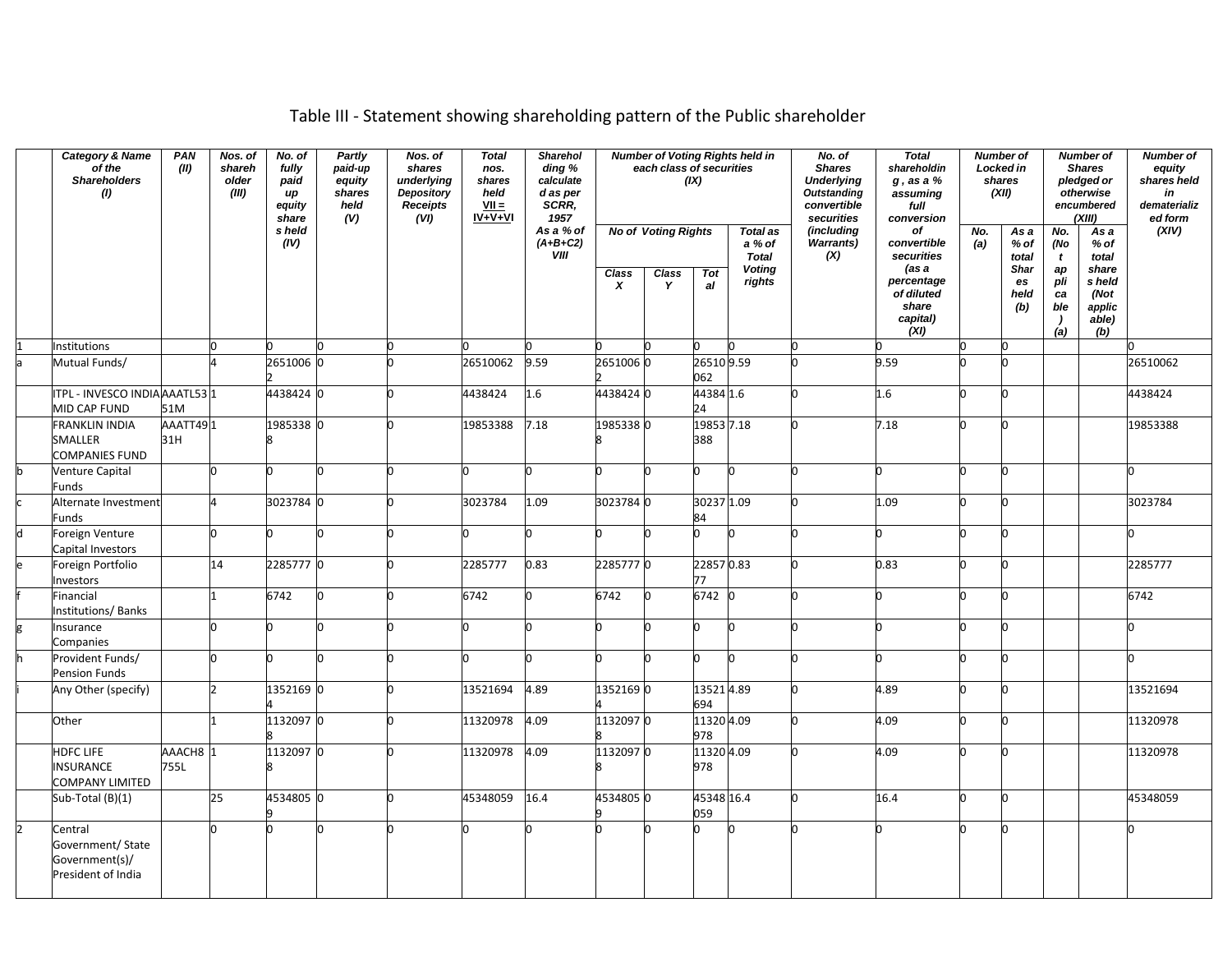|   | Sub-Total (B)(2)                                                                            |                             | 0     | lo.       | n |          | 'n    | O         | lo. | n                  | n. |       | l0. |          |
|---|---------------------------------------------------------------------------------------------|-----------------------------|-------|-----------|---|----------|-------|-----------|-----|--------------------|----|-------|-----|----------|
|   | Non-institutions                                                                            |                             |       |           |   |          |       |           |     |                    |    |       |     |          |
|   | Individuals -                                                                               |                             | 20749 | 2359292 0 |   | 23592928 | 8.53  | 23592920  |     | 23592 8.53<br>928  |    | 8.53  |     | 23592928 |
|   | Individual<br>shareholders holding<br>nominal share<br>capital up to Rs. 2<br>lakhs.        |                             | 20736 | 1197080 0 |   | 11970803 | 4.33  | 1197080 0 |     | 11970 4.33<br>803  |    | 4.33  | n   | 11970803 |
|   | Individual<br>shareholders holding<br>nominal share<br>capital in excess of<br>Rs. 2 lakhs. |                             | 13    | 1162212 0 |   | 11622125 | 4.2   | 11622120  |     | 116224.2<br>125    |    | 4.2   |     | 11622125 |
|   | NANDA KISHORE<br>SHARMA                                                                     | AAETM6 <sup>1</sup><br>233B |       | 3595424 0 |   | 3595424  | 1.3   | 3595424 0 |     | 35954 1.3<br>24    |    | 1.3   |     | 3595424  |
|   | APURVA PUROHIT                                                                              | AAIPP51 1<br>25B            |       | 5242500 0 |   | 5242500  | 1.9   | 5242500 0 |     | 52425 1.9<br>00    |    | 1.9   |     | 5242500  |
| h | <b>NBFCs registered</b><br>with RBI                                                         |                             |       |           |   |          |       |           |     |                    |    |       |     |          |
|   | <b>Imployee Trusts</b>                                                                      |                             | n     |           |   |          |       | n         |     |                    |    |       |     |          |
|   | Overseas<br>Depositories (holding<br>DRs) (balancing<br>figure)                             |                             |       |           |   |          |       |           |     |                    |    |       |     |          |
|   | Any Other (specify)                                                                         |                             | 1577  | 3136469 0 |   | 3136469  | 1.13  | 3136469 0 |     | 31364 1.13<br>69   |    | 1.13  |     | 3136469  |
|   | <b>Bodies Corporate</b>                                                                     |                             | 201   | 2039635 0 |   | 2039635  | 0.74  | 20396350  |     | 20396 0.74<br>35   |    | 0.74  |     | 2039635  |
|   | <b>Clearing Members</b>                                                                     |                             | 25    | 48140     |   | 48140    | 0.02  | 48140     |     | 48140 0.02         |    | 0.02  |     | 48140    |
|   | <b>HUF</b>                                                                                  |                             | 1145  | 719616    |   | 719616   | 0.26  | 719616    |     | 719610.26          |    | 0.26  |     | 719616   |
|   | Non-Resident Indian<br>(NRI)                                                                |                             | 205   | 326578    |   | 326578   | 0.12  | 326578    |     | 326570.12          |    | 0.12  |     | 326578   |
|   | <b>Trusts</b>                                                                               |                             |       | 2500      |   | 2500     |       | 2500      |     | 2500               |    |       |     | 2500     |
|   | Sub-Total (B)(3)                                                                            |                             | 22326 | 2672939 0 |   | 26729397 | 9.67  | 26729390  |     | 26729 9.67<br>397  |    | 9.67  |     | 26729397 |
|   | <b>Total Public</b><br>Shareholding (B)=<br>$(B)(1)+(B)(2)+(B)(3)$                          |                             | 22351 | 7207745 0 |   | 72077456 | 26.06 | 7207745 0 |     | 72077 26.06<br>456 |    | 26.06 | n   | 72077456 |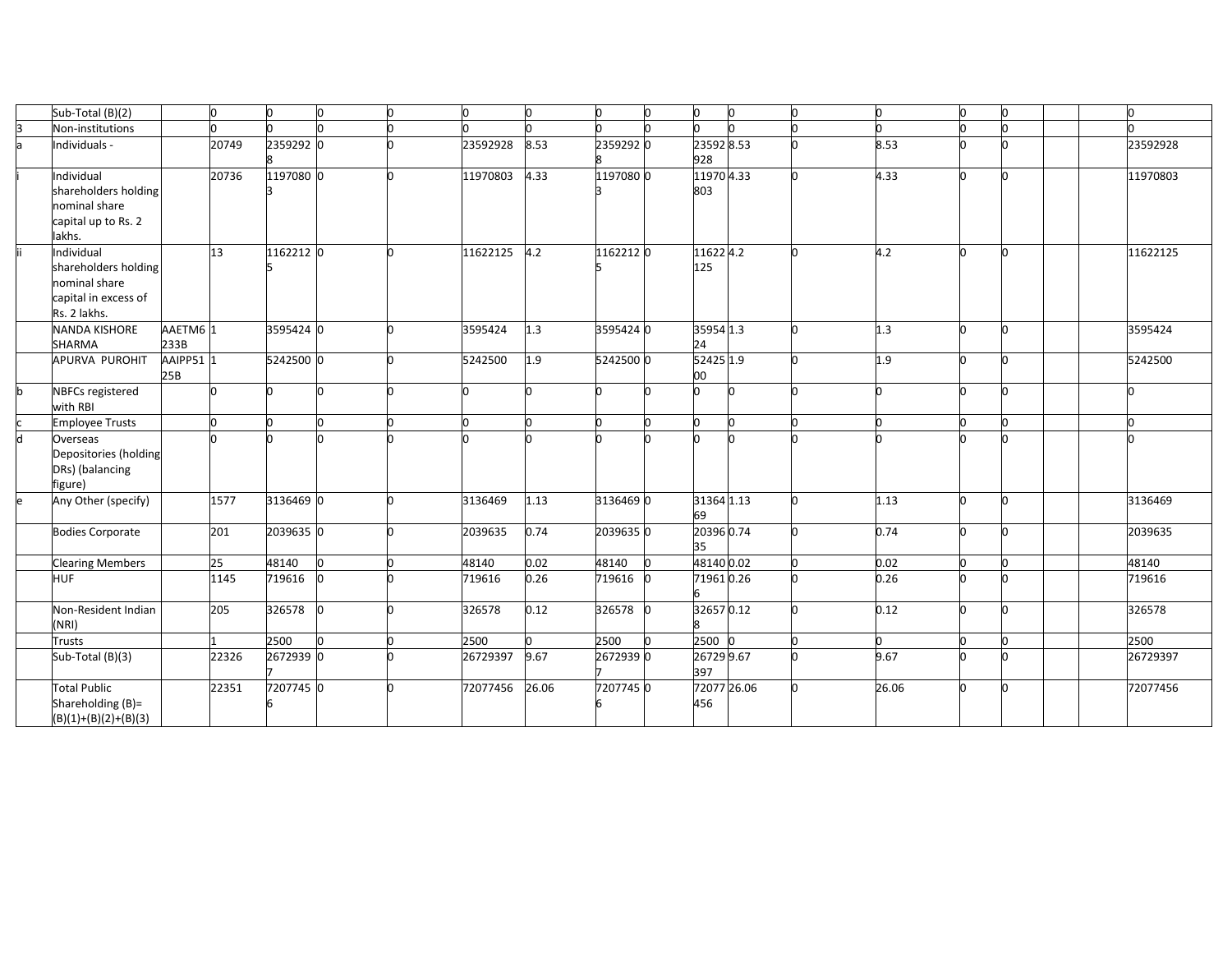| Category & Name            | <b>PAN</b> | No. of | No. of | Partly  | Nos. of    | Total no.     | <b>Sharehol</b> |       |                            |      | <b>Number of Voting Rights held in</b> | No. of            | <b>Total</b> |     | <b>Number of</b> |     | <b>Number of</b> | <b>Number of</b> |
|----------------------------|------------|--------|--------|---------|------------|---------------|-----------------|-------|----------------------------|------|----------------------------------------|-------------------|--------------|-----|------------------|-----|------------------|------------------|
| of the                     | (II)       | shareh | fully  | paid-up | shares     | shares        | ding %          |       | each class of securities   |      |                                        | <b>Shares</b>     | shareholdin  |     | Locked in        |     | <b>Shares</b>    | equity           |
| <b>Shareholders</b>        |            | older  | paid   | equity  | underlying | held          | calculate       |       |                            | (IX) |                                        | <b>Underlying</b> | g, as a %    |     | shares           |     | pledged or       | shares held      |
| (1)                        |            | (III)  | up     | shares  | Depository | $(VII =$      | d as per        |       |                            |      |                                        | Outstanding       | assuming     |     | (XII)            |     | otherwise        | in               |
|                            |            |        | equity | held    | Receipts   | $IV + V + VI$ | SCRR.           |       |                            |      |                                        | convertible       | full         |     |                  |     | encumbered       | dematerializ     |
|                            |            |        | share  | (V)     | (VI)       |               | 1957            |       |                            |      |                                        | securities        | conversion   |     |                  |     | (XIII)           | ed form          |
|                            |            |        | s held |         |            |               | As a % of       |       | <b>No of Voting Rights</b> |      | Total as                               | (including        | of           | No. | As a             | No. | As a             | (XIV)            |
|                            |            |        | (IV)   |         |            |               | $(A+B+C2)$      |       |                            |      | a % of                                 | <b>Warrants</b> ) | convertible  |     | $%$ of           | (No | % of             | (Not             |
|                            |            |        |        |         |            |               | (VIII)          |       |                            |      | <b>Total</b>                           | (X)               | securities ( |     | total            |     | total            | Applicable)      |
|                            |            |        |        |         |            |               |                 | Class | Class                      | Tot  | <b>Voting</b>                          |                   | as a         |     | Shar             | ap  | share            |                  |
|                            |            |        |        |         |            |               |                 | x     |                            | al   | rights                                 |                   | percentage   |     | es               | pli | s held           |                  |
|                            |            |        |        |         |            |               |                 |       |                            |      |                                        |                   | of diluted   |     | held             | ca  | (Not             |                  |
|                            |            |        |        |         |            |               |                 |       |                            |      |                                        |                   | share        |     |                  | ble | applic           |                  |
|                            |            |        |        |         |            |               |                 |       |                            |      |                                        |                   | capital)     |     |                  |     | able)            |                  |
|                            |            |        |        |         |            |               |                 |       |                            |      |                                        |                   | (XI)         |     |                  |     |                  |                  |
| Custodian/DR Holder        |            |        |        |         |            |               |                 |       |                            |      |                                        |                   |              |     |                  |     |                  |                  |
| <b>Employee Benefit</b>    |            |        |        |         |            |               |                 |       |                            |      |                                        |                   |              |     |                  |     |                  |                  |
| Trust (under SEBI          |            |        |        |         |            |               |                 |       |                            |      |                                        |                   |              |     |                  |     |                  |                  |
| (Share based               |            |        |        |         |            |               |                 |       |                            |      |                                        |                   |              |     |                  |     |                  |                  |
|                            |            |        |        |         |            |               |                 |       |                            |      |                                        |                   |              |     |                  |     |                  |                  |
| Employee Benefit)          |            |        |        |         |            |               |                 |       |                            |      |                                        |                   |              |     |                  |     |                  |                  |
| Regulations, 2014)         |            |        |        |         |            |               |                 |       |                            |      |                                        |                   |              |     |                  |     |                  |                  |
| <b>Total Non-Promoter-</b> |            |        |        |         |            |               |                 |       |                            |      |                                        |                   |              |     |                  |     |                  |                  |
| Non Public                 |            |        |        |         |            |               |                 |       |                            |      |                                        |                   |              |     |                  |     |                  |                  |
| Shareholding $(C)$ =       |            |        |        |         |            |               |                 |       |                            |      |                                        |                   |              |     |                  |     |                  |                  |
|                            |            |        |        |         |            |               |                 |       |                            |      |                                        |                   |              |     |                  |     |                  |                  |
| $(C)(1)+(C)(2)$            |            |        |        |         |            |               |                 |       |                            |      |                                        |                   |              |     |                  |     |                  |                  |

Table IV - Statement showing shareholding pattern of the Non Promoter- Non Public shareholder

Table V - Statement showing shareholding pattern of the Significant Beneficiary Owner (SBO)

| Name | <b>PAN</b> | t NO.<br>'asspor | Nationalit<br>$\cdot$ | Detail.<br>olainc<br><i><b>Indirec</b></i><br>aıra | . AVOI.<br>exercise of | · tne<br>rıanı<br>oг<br>эd                                                            | J in the reportina                                             | wnetnei<br>companv.                                        | rrnm                        |
|------|------------|------------------|-----------------------|----------------------------------------------------|------------------------|---------------------------------------------------------------------------------------|----------------------------------------------------------------|------------------------------------------------------------|-----------------------------|
|      |            | toreiar<br>tiona |                       | <b>Shares</b>                                      | riaht.<br>otina '      | ∙ on<br>ĸıan<br>ributable<br>aıs<br>i or anv<br>an<br>naena<br>distribution.<br>nthoi | $\overline{\mathbf{v}}$<br>rrico<br>IJ<br>-1 LISL .<br>control | ise of<br>ᆈ<br>niticani<br>sıar<br><i><b>Influence</b></i> | venenciu<br><u>intoraci</u> |

Table II- Unclaim Details

|                                         | Details of Shares which remain unclaimed may be given here along with details such as number of shareholders, outstanding shares |  |  |  |  |  |  |  |
|-----------------------------------------|----------------------------------------------------------------------------------------------------------------------------------|--|--|--|--|--|--|--|
|                                         | held in demat/unclaimed suspense account, voting rights which are frozen etc.                                                    |  |  |  |  |  |  |  |
| No of share held<br>No. of shareholders |                                                                                                                                  |  |  |  |  |  |  |  |